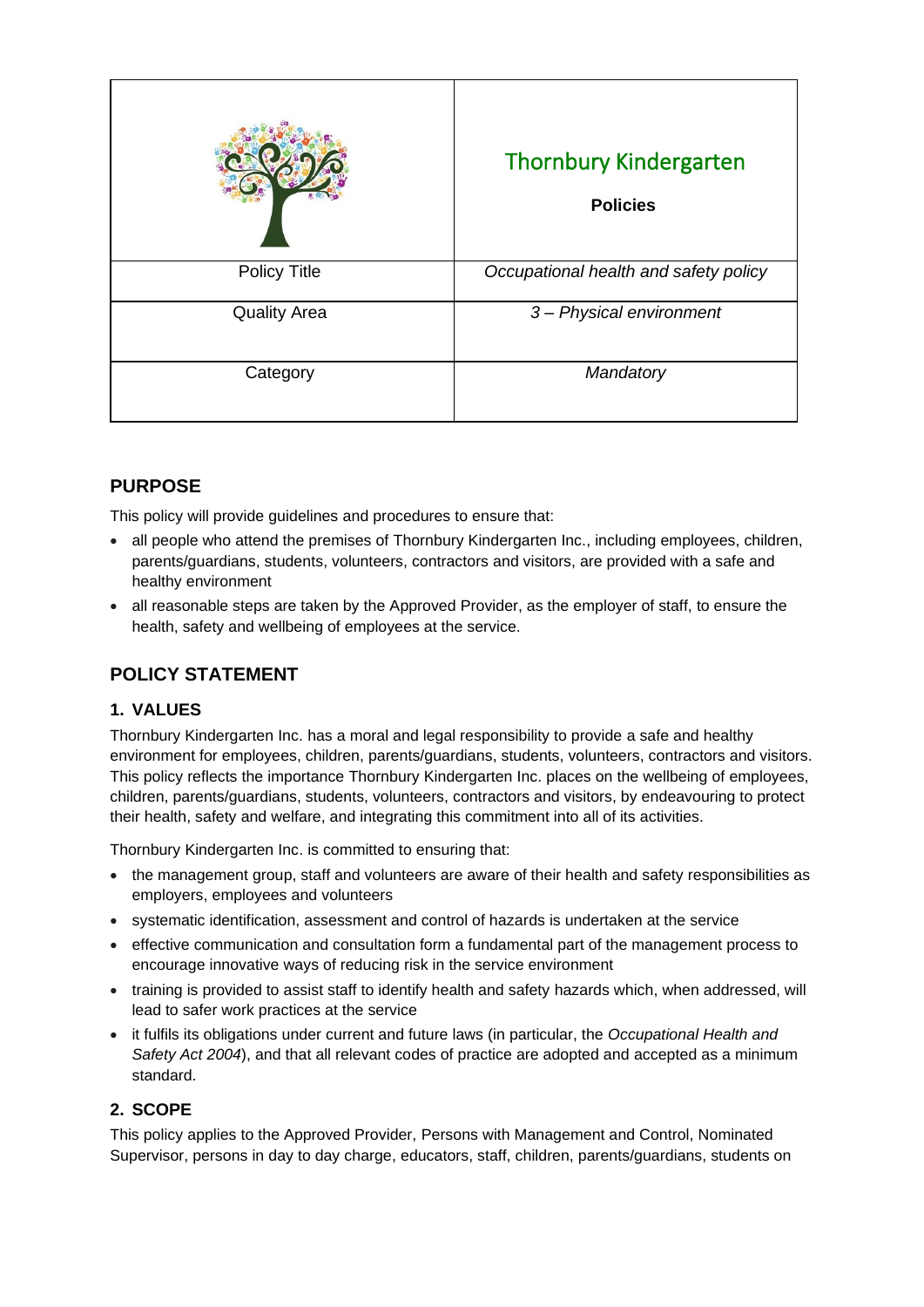placement, volunteers, contractors and visitors attending the programs and activities of Thornbury Kindergarten Inc..

### **3. BACKGROUND AND LEGISLATION**

#### **Background**

Everyone involved in an early childhood education and care service has a role to play in ensuring the service's operations are safe and without risk to the health and safety of all parties. In Victoria, health and safety in the workplace is governed by a system of laws, regulations and compliance codes that set out the responsibilities of employers and employees to ensure safety is maintained at work.

The *Occupational Health and Safety Act 2004* (OHS Act) sets out the key principles, duties and rights in relation to workplace health and safety. The *Occupational Health and Safety Regulations 2007* specifies the ways duties imposed by the OHS Act must be undertaken and prescribes procedural/administrative matters to support the OHS Act, such as requiring licenses for specific activities, or the need to keep records or notify authorities on certain matters.

The legal duties of an **employer** under the OHS Act are:

- to provide and maintain a workplace that is safe and without risk to the health of employees. This responsibility extends to contractors for routine tasks over which the employer has management. For contractors completing non-routine tasks, the employer must ensure that the service's daily operations and layout do not pose unreasonable risks
- to ensure other individuals, such as families and visitors, are not exposed to health and safety risks arising from the organisation's activities
- to consult with employees about OHS matters that will, or will likely, affect employees directly, including identifying hazards and assessing risks, and making decisions about risk control measures.

The OHS Act places the responsibility on **employees** for:

- taking care of their own safety and the safety of others who may be affected by their actions
- co-operating with reasonable OHS actions taken by the employer, including following guidelines, attending OHS-related training, reporting incidents, co-operating with OHS investigations, encouraging good OHS practice with fellow employees and others at the service, and assisting the employer with conducting OHS inspections during operating hours
- not interfering with safety equipment provided at the service, such as fire extinguishers.

#### **Legislation and standards**

Relevant legislation and standards include but are not limited to:

- *Accident Compensation Act 1985* (Vic)
- *AS/NZS 4804:2001 and 4801:2001 Occupational health and safety systems*
- *Education and Care Services National Law Act 2010*
- *Education and Care Services National Regulations 2011*
- *National Quality Standard*, Quality Area 2: Children's Health and Safety
- *National Quality Standard*, Quality Area 3: Physical Environment
- *National Quality Standard*, Quality Area 7: Governance and Leadership
- *Occupational Health and Safety Act 2004*
- *Occupational Health and Safety Regulations 2007*

The most current amendments to listed legislation can be found at:

- Victorian Legislation Victorian Law Today: <http://www.legislation.vic.gov.au/>
- Commonwealth Legislation ComLaw:<http://www.comlaw.gov.au/>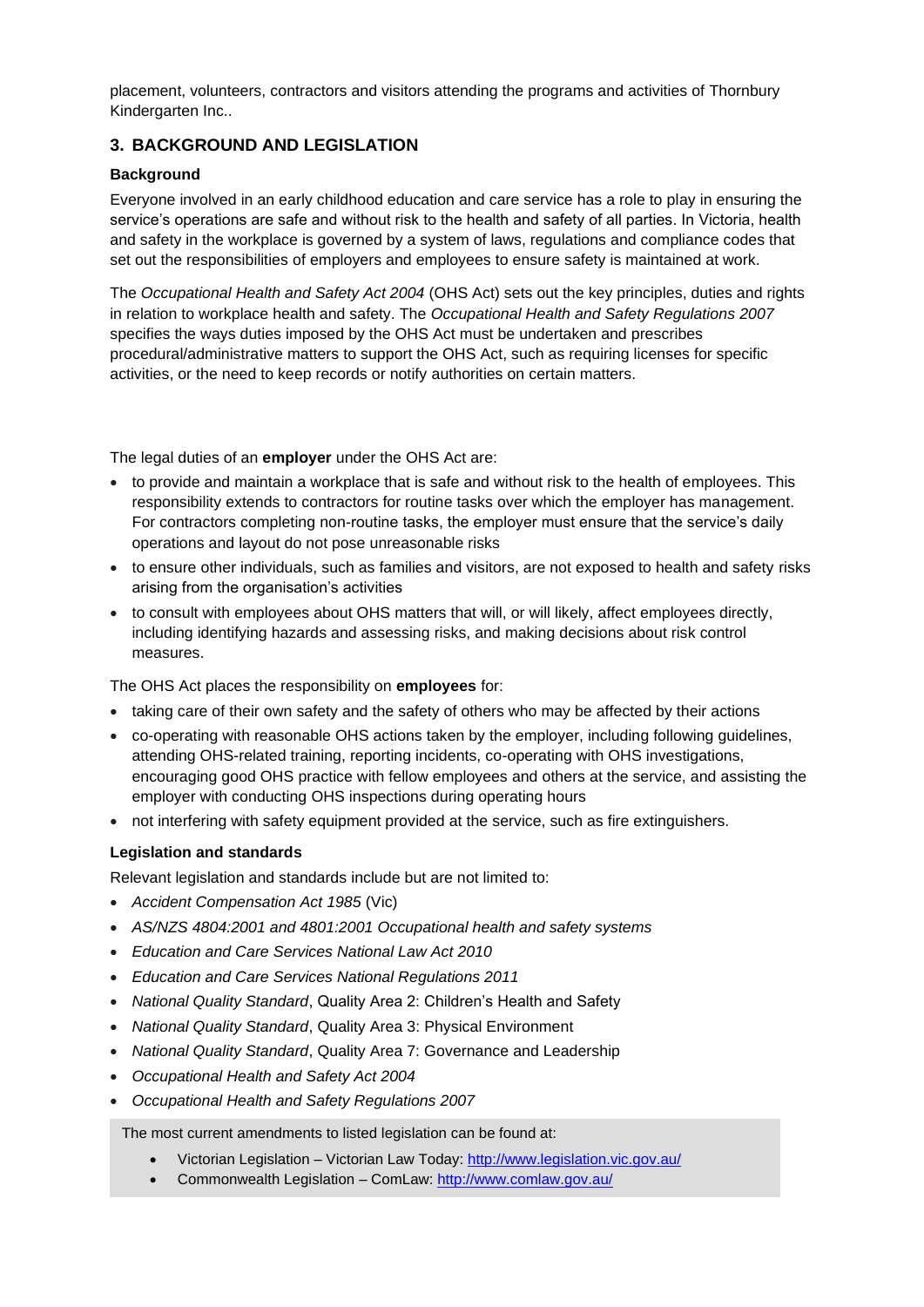### **4. DEFINITIONS**

The terms defined in this section relate specifically to this policy. For commonly used terms e.g. Approved Provider, Nominated Supervisor, Regulatory Authority etc. refer to the *General Definitions* section of this PolicyWorks manual provided in each foyer.

**Duty of care:** A common law concept that refers to the responsibilities of organisations to provide people with an adequate level of protection against harm and all reasonable foreseeable risk of injury. In the context of this policy, duty of care refers to the responsibility of education and care services to provide children, staff, students, volunteers, contractors and anyone visiting the service with an adequate level of care and protection against reasonable foreseeable harm and injury.

**Hazard:** An element with the potential to cause death, injury, illness or disease.

**Hazard identification:** A process that involves identifying all foreseeable hazards in the workplace and understanding the possible harm that each hazard may cause.

**Hazard management:** A structured process of hazard identification, risk assessment and control, aimed at providing safe and healthy conditions for employees, contractors and visitors while on the premises of Thornbury Kindergarten Inc. or while engaged in activities endorsed by Thornbury Kindergarten Inc..

**Harm:** Includes death, or injury, illness (physical or psychological) or disease that may be suffered by a person as a consequence of exposure to a hazard.

**Material safety data sheet:** Provides employees and emergency personnel with safety procedures for working with toxic or dangerous materials. The data sheet includes all relevant information about the material such as physical properties (e.g. melting/boiling point, toxicity and reactivity), health effects, first aid requirements and safe handling procedures (e.g. personal protective equipment, safe storage/disposal and management of spills).

**OHS committee:** A committee that facilitates co-operation between an employer and employees in instigating, developing and carrying out measures designed to ensure the health and safety of employees in the workplace.

**Risk:** The chance (likelihood) that a hazard will cause harm to individuals.

**Risk assessment:** A process for developing knowledge/understanding about hazards and risks so that sound decisions can be made about the control of hazards. Risk assessments assist in determining:

- what levels of harm can occur
- how harm can occur
- the likelihood that harm will occur.

**Risk control:** A measure, work process or system that eliminates an OHS hazard or risk, or if this is not possible, reduces the risk so far as is reasonably practicable.

## **5. SOURCES AND RELATED POLICIES**

#### **Sources**

- *Early Childhood Management Manual*, ELAA
- OHS in Early Childhood Services (ELAA): [www.ohsinecservices.org.au](http://www.ohsinecservices.org.au/)
- WorkSafe Victoria: [www.worksafe.vic.gov.au](http://www.worksafe.vic.gov.au/)

#### **Service policies**

- *Child Safe Environment Policy*
- *Code of Conduct Policy*
- *Emergency and Evacuation Policy*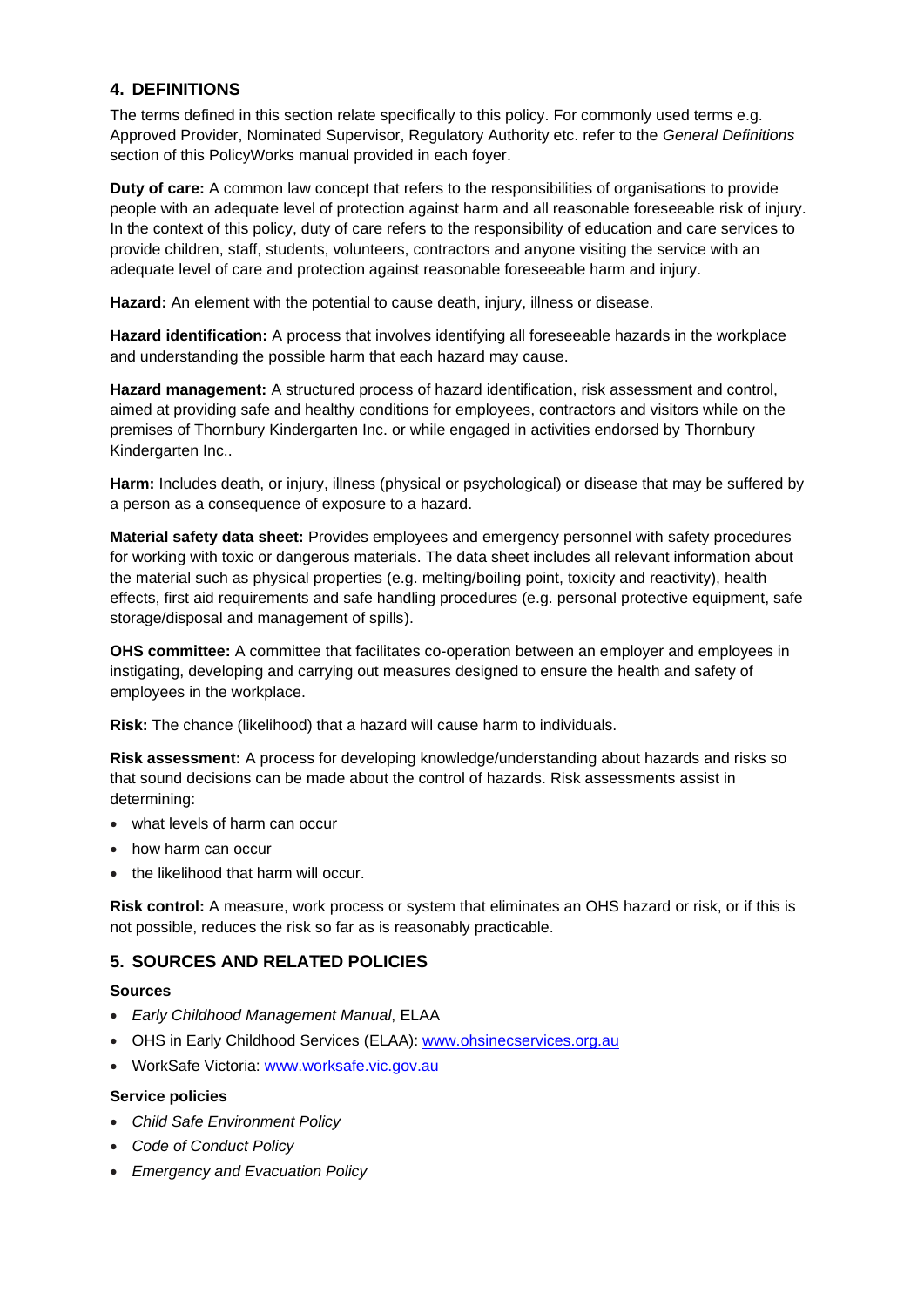- *Incident, Injury, Trauma and Illness Policy*
- *Participation of Volunteers and Students Policy*
- *Privacy and Confidentiality Policy*
- *Road Safety and Safe Transport Policy*
- *Staffing Policy*

# **PROCEDURES**

#### **The Approved Provider and Persons with Management and Control is responsible for:**

- providing and maintaining a work environment that is safe and without risks to health (OHS Act: Section 21). This includes ensuring that:
	- there are safe systems of work
	- all plant and equipment provided for use by staff, including machinery, appliances and tools etc., are safe and meet relevant safety standards
	- substances, and plant and equipment, are used, handled, and stored safely
	- material safety data sheets are supplied for all chemicals kept and/or used at the service (refer to: [www.ohsinecservices.org.au](http://www.ohsinecservices.org.au/) )
	- there are adequate welfare facilities e.g. first aid and dining facilities etc.
	- there is appropriate information, instruction, training and supervision for employees

(Note: *This duty of care is owed to all employees, children, parents/guardians, volunteers, students, contractors and any members of the public who are at the workplace at any time*)

- ensuring there is a systematic risk management approach (refer to: [www.ohsinecservices.org.au](http://www.ohsinecservices.org.au/)) to the management of workplace hazards. This includes ensuring that:
	- hazards and risks to health and safety are identified, assessed and eliminated or, if it is not possible to remove the hazard/risk completely, effectively controlled
	- − measures employed to eliminate/control hazards and risks to health and safety are monitored and evaluated regularly
- ensuring regular safety audits of the following:
	- indoor and outdoor environments
	- all equipment, including emergency equipment
	- playgrounds and fixed equipment in outdoor environments
	- − cleaning services
	- − horticultural maintenance
	- − pest control
- monitoring the conditions of the workplace and the health of employees (OHS Act: Section 22)
- protecting other individuals from risks arising from the service's activities, including holding a fete or a working bee etc., or any activity that is ancillary to the operation of the service e.g. contractors cleaning the premises after hours (OHS Act: Section 23)
- providing adequate instruction to staff in safe working procedures, and informing them of known hazards to their health and wellbeing that are associated with the work that they perform at the service
- ensuring that all plant, equipment and furniture are maintained in a safe condition
- developing procedures to guide the safe use of harmful substances, such as chemicals, in the workplace
- ensuring that OHS accountability is included in all position descriptions
- allocating adequate resources to implement this policy
- displaying this policy in a prominent location at the service premises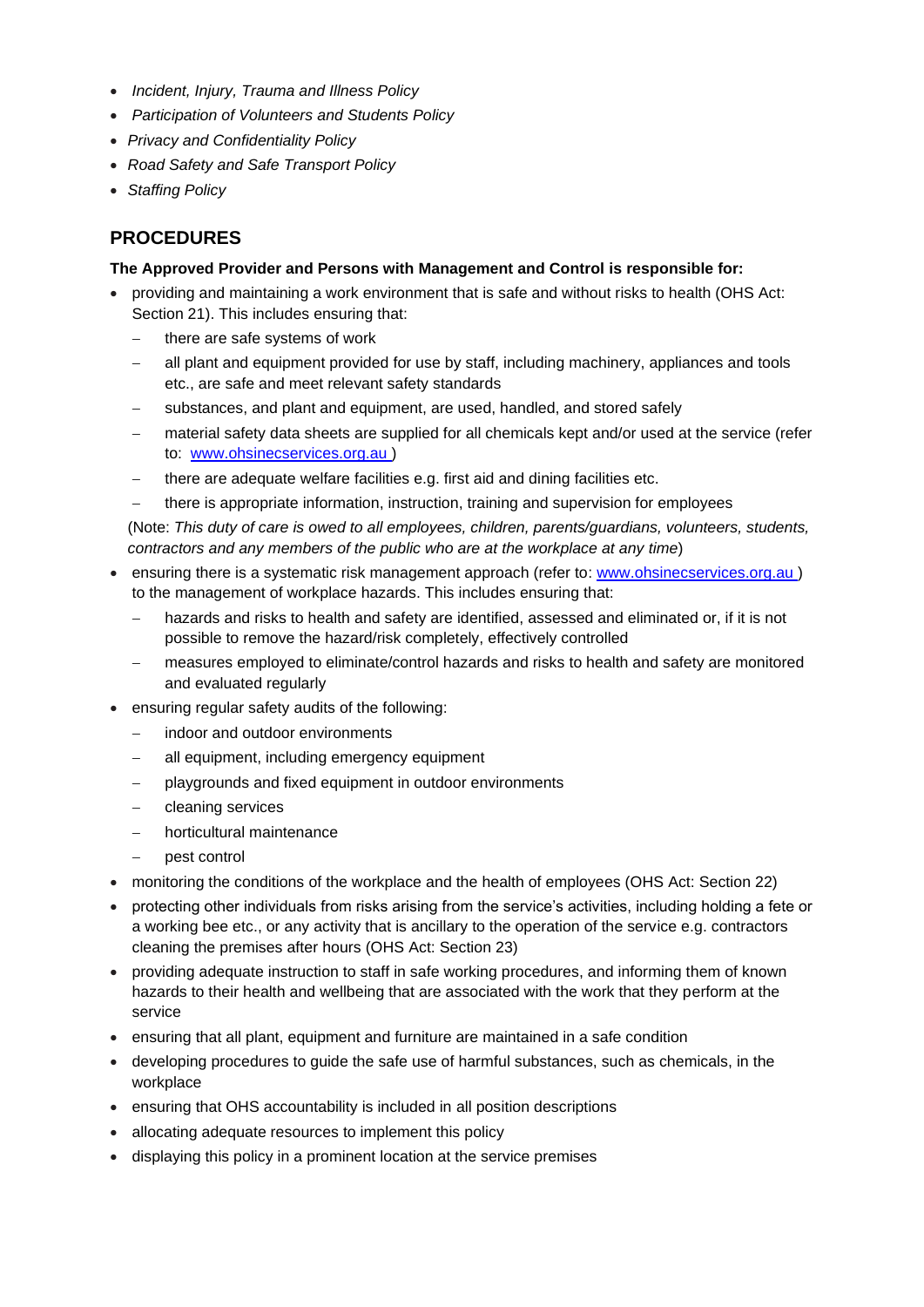- ensuring the physical environment at the service is safe, secure and free from hazards for children (refer to *Child Safe Environment Policy*)
- implementing/practising emergency and evacuation procedures (refer to *Emergency and Evacuation Policy*)
- implementing and reviewing this policy in consultation with the Nominated Supervisor, educators, staff, contractors and parents/guardians
- identifying and providing appropriate resources, induction and training to assist educators, staff, contractors, visitors, volunteers and students to implement this policy
- ensuring the Nominated Supervisor, educators, staff, contractors, volunteers and students are kept informed of any relevant changes in legislation and practices in relation to this policy
- consulting appropriately with employees on OHS matters including:
	- − identification of hazards
	- − making decisions on how to manage and control health and safety risks
	- − making decisions on health and safety procedures
	- − the need for establishing an OHS committee and determining membership of the committee
	- − proposed changes at the service that may impact on health and safety
	- − establishing health and safety committees
- notifying WorkSafe Victoria about serious workplace incidents, and preserving the site of an incident (OHS Act: Sections 38–39)
- holding appropriate licenses, registrations and permits, where required by the OHS Act
- attempting to resolve OHS issues with employees or their representatives within a reasonable timeframe
- not discriminating against employees who are involved in health and safety negotiations
- allowing access to an authorised representative of a staff member who is acting within his/her powers under the OHS Act
- producing OHS documentation as required by inspectors and answering any questions that an inspector asks
- not obstructing, misleading or intimidating an inspector who is performing his/her duties.

The above list of procedures is not exhaustive. Services must develop specific procedures to be followed in managing hazards and issues identified. Such specific issues include chemical management, purchasing of equipment, hazard identification and risk assessment etc. For more information and guidance, refer to: [www.ohsinecservices.org.au](http://www.ohsinecservices.org.au/)

#### **The Nominated Supervisor and Person in Day to Day Charge is responsible for:**

- ensuring that all educators/staff are aware of this policy, and are supported to implement it at the service
- organising/facilitating regular safety audits of the following:
	- indoor and outdoor environments
	- all equipment, including emergency equipment
	- playgrounds and fixed equipment in outdoor environments
	- − cleaning services
	- − horticultural maintenance
	- − pest control
- ensuring that all cupboards/rooms are labelled accordingly, including those that contain chemicals and first aid kits, and that child-proof locks are installed on doors and cupboards where contents may be harmful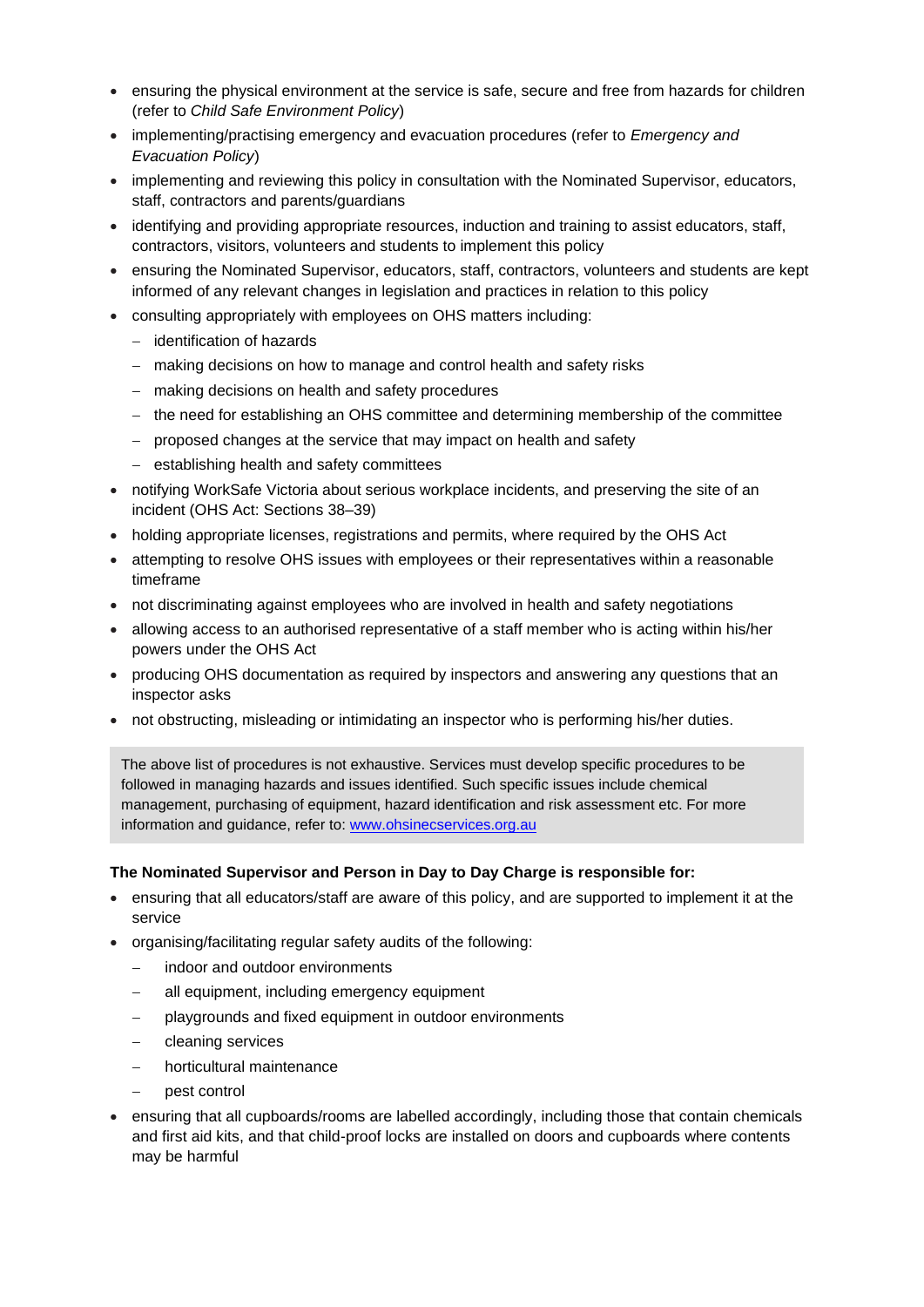- ensuring the physical environment at the service is safe, secure and free from hazards for children (refer to *Child Safe Environment Policy*)
- ensuring that all equipment and materials used at the service meet relevant safety standards
- ensuring the service is up to date with current legislation on child restraints in vehicles if transporting children (refer to *Road Safety and Safe Transport Policy)*
- implementing and practising emergency and evacuation procedures (refer to *Emergency and Evacuation Policy*)
- implementing and reviewing this policy in consultation with the Approved Provider, educators, staff, contractors and parents/guardians
- identifying and providing appropriate resources and training to assist educators, staff, contractors, visitors, volunteers and students to implement this policy
- keeping up to date and complying with any relevant changes in legislation and practices in relation to this policy.

#### **Educators and other staff are responsible for:**

- taking care of their own safety and the safety of others who may be affected by their actions
- co-operating with reasonable OHS actions taken by the Approved Provider, including:
	- − following OHS rules and guidelines
	- − helping to ensure housekeeping is of the standard set out in service policies
	- − attending OHS training as required
	- − reporting OHS incidents
	- − co-operating with OHS investigations
	- − encouraging good OHS practices with fellow employees and others attending the service
	- − assisting the Approved Provider with tasks relating to OHS, such as conducting OHS inspections during working hours
- not interfering with safety equipment provided by the Approved Provider
- practising emergency and evacuation procedures (refer to *Emergency and Evacuation Policy*)
- ensuring the physical environment at the service is safe, secure and free from hazards for children (refer to *Child Safe Environment Policy*)
- maintaining a clean environment daily, and removing tripping/slipping hazards as soon as these become apparent
- keeping up to date with current legislation on child restraints in vehicles if transporting children (refer to *Road Safety and Safe Transport Policy*)
- implementing and reviewing this policy in consultation with the Approved Provider, Nominated Supervisor, educators, staff, contractors and parents/guardians.

#### **Students on placements, volunteers, contractors and parents/guardians at the service are responsible for:**

- being familiar with this policy
- co-operating with reasonable OHS rules implemented by the service
- not acting recklessly and/or placing the health and safety of other adults or children at the service at risk.

# **EVALUATION**

In order to assess whether the values and purposes of the policy have been achieved, the Approved Provider will:

- regularly seek feedback from everyone affected by the policy regarding its effectiveness, particularly in relation to identifying and responding to occupational health and safety issues
- monitor the implementation, compliance, complaints and incidents in relation to this policy